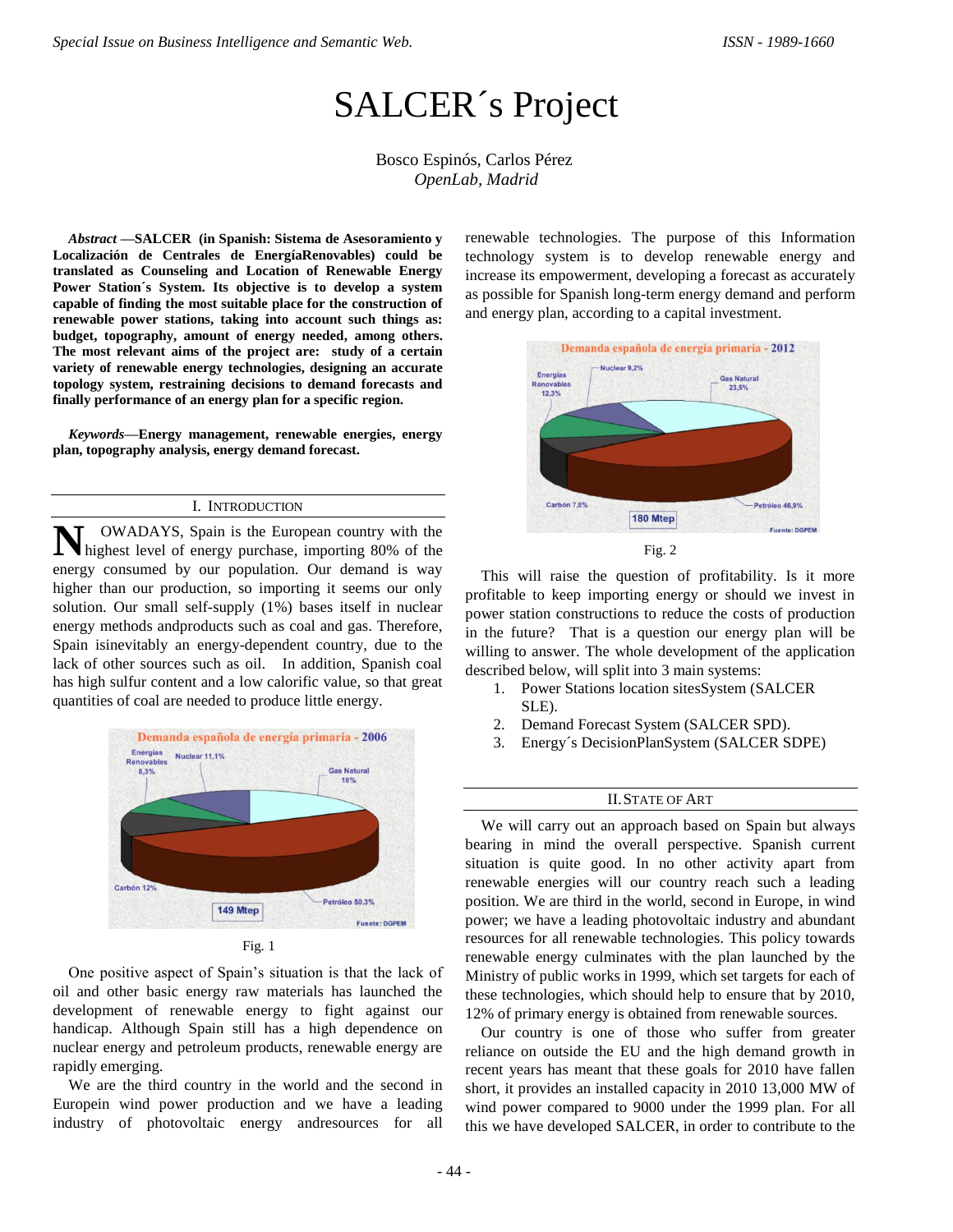improvement of our planet. SALCER is a pioneer in its field, since no similar application (that includes three ensemble subsystems) exists nowadays. It is true that you can find those three subsystems, but always separately. On the Demand Forecast System (SPD), we can find applications that calculate short termenergy demand such as the proposal on the website of "Red Eléctrica de España"which makes a prediction for a time interval of a week or even less. CERMA(free energy efficiency prediction application), can be another example. In this case the application presents an exhaustive study in order to improve the energetic efficiency prediction using CALENER VYP. But never one that calculates such an accurate long-term prediction asSALCER's SPD. About the Power Stations location sitesSystem (SLE), more alternatives become available such as any Geographic Information System (GIS) to perform similar calculations to those made by our system or geospatial database. What matters here is the exhaustive analysis of data, but SALCER can boast of having a fairly large and effective catalog of data. In what concerns the last sub-system Energy's DecisionPlanSystem (SDPE), no similar software has been found mostly due to the fact, mentioned earlier,that there is one application that unifies these subsystems and the system is responsible for unifying the outputs of the previous two and providing a solution.

# III. DEMAND FORECAST SYSTEM (SALCER SPD)

#### *A. Functionality*

The SPD is responsible of SALCER´s energy demand forecast system using historical data for long-term forecasting energy demand. This forecast will affect independently autonomous region and will include the following:

- Information about the annual average power consume of each autonomous region.
- Annual energy growth in the respective regions.
- Annual population growth of each autonomous region.
- Annual industrial growth which has developed each autonomous region:
	- **Price MW/h**
	- Growth price MW/h in recent years
	- **Meteorological Aspects.**
	- Growth in the weather.

# *B. Forecast techniques*

# *1) Artificial Neural Networks*

Most neural network approaches to the problem of forecasting use a multilayer network trained using the back propagation algorithm. Consider a time series, where it is required to forecast the value of. The inputs to the multilayer network are typically chosen as the previous values and the output will be the forecast. The network is trained and testedon sufficiently large training and testing sets that are

extracted from the historical time series. In addition to previous time series values, one can utilize as inputs the values or forecasts of other time series (or external variables) that have a correlated or causal relationship with the series to forecasted.

For our river flow problem such time series could be the rainfall at the river's origins. For the majority of forecasting problems such external inputs are not available or are difficult to obtain. We have not used any external inputs except an input indicating the season. [2] As is the case with many neural-network applications, preprocessing the inputs and the outputs can improve the results significantly. Input and output preprocessing means extracting features from the inputs and transforming the target outputs in a way that makes it easier for the network to extract useful information from the inputs and associate it with the required outputs.

Preprocessing is considered an "art," and there are no set rules to choose it. Even some very intuitively appropriate transformations may turn out of no value when checking the actual results. For our case the main inputs are the previous time series values. We have used some preprocessing of the inputs, but also some of the methods described next sections are based also on different ways to preprocess the data. In short, the input that we used is historical energy consumption for nine years. [3] The network is trained for 5000 iterations. We have performed simulations, and found the following observations.

 There is a strong correlation between the training error and the testing error. This means that there is goodgeneralization. Choosing a network/input set that givesa low training error will almost surely result in a lowtesting error.



- In several exploratory runs we have found that novalidation set was needed to determine optimal stoppingpoint in training. The error for the test set goes downuniformly with iteration and does not bottom out.
- For the majority of input combinations the results weresomewhat similar. Most cases gavehigher errors, so we can state this method is not the best for long-term forecasting.
- The forecasts for all periods were not accurate at all.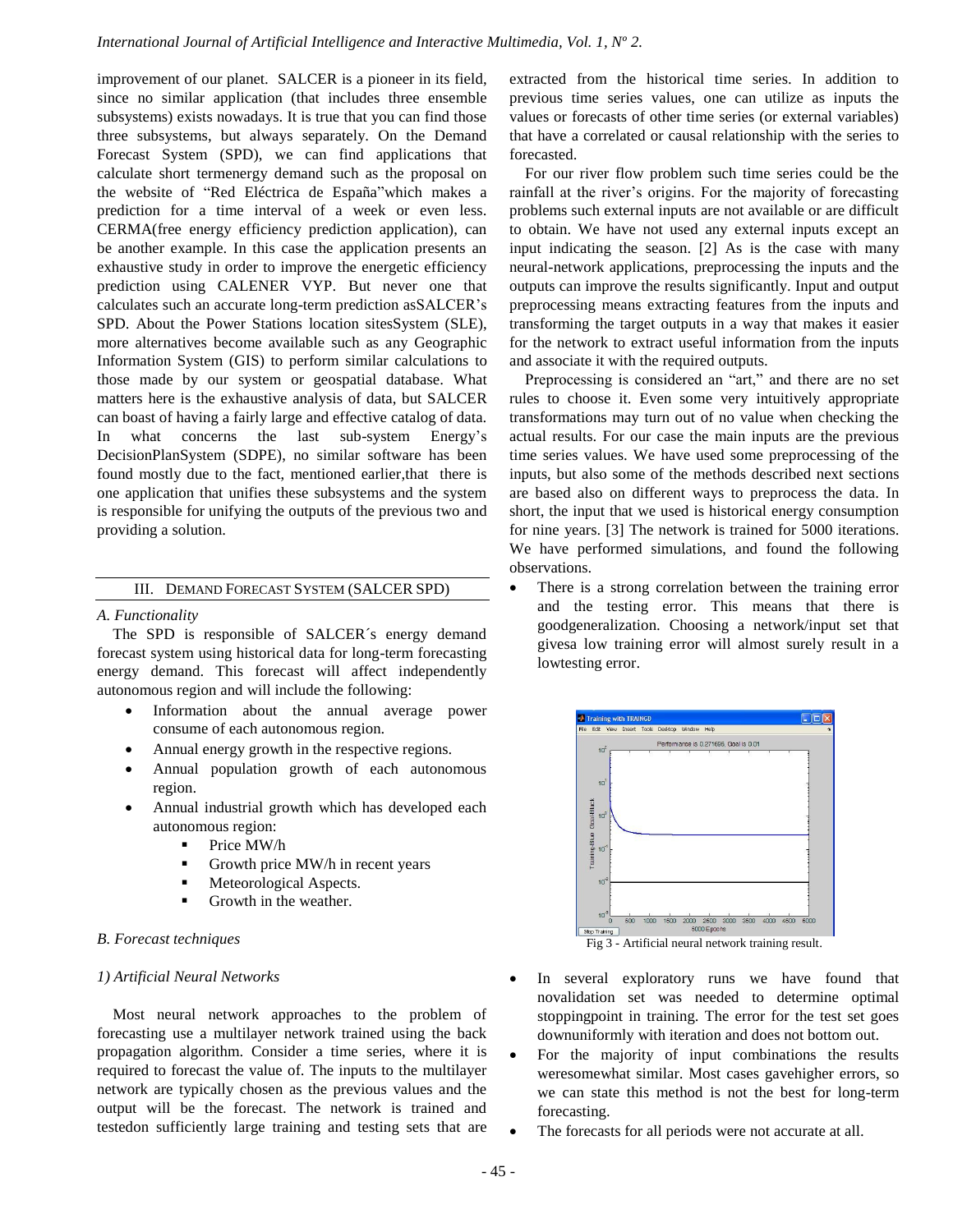

Fig 4 -Artificial neural network result.

#### *2) Exponential Smoothing*

Exponential smoothing is based on a pragmatic approach to forecasting. It's a formalization of the familiar learning process, which is a practical basis for statistical forecasting. Higher orders of smoothing are defined by the operator: If one assumes that the time series of observation {xi} is of the form [formula] where ni is a sample from some error population, then least squares estimates of coefficients ai can be obstinated from linear combinations of the operators S, S2, …, SN+1.

Explicit forms of the forecasting equations are given for N=0, 1 and 2. This result makes it practical to use higher order polynomials as forecasting models, since the smoothing computations are very simple, and only a minimum of historical statistics need be retained in the file from one forecast to the next [4]. We have performed simulations, and found the following observations:

- This method is the most accurate of the three alternatives.
- Performs good results for month and year periods for long-term energy demand forecast.

#### *3) Time Series*

Most data in macroeconomics and energy come in the form of time series–a set of repeated observations of the same variable, such as GNP or a stock return. We can write a time series as

$$
\{x_1, x_2, \ldots x_T\} \text{ or } \{x_t\}, t = 1, 2, \ldots T
$$

We will treat xt as a random variable. In principle, there is nothing about time series that is arcane or different from the rest of econometrics. The only difference with standard econometrics is that the variables are subscripted t rather than i. For example, if yt is generated by

$$
y_t = x_t \beta + \epsilon_t, E(\epsilon_t / x_t) = 0,
$$

then OLS provides a consistent estimate of β, just as if the

subscript was "i" not "t". The word "time series" is used interchangeably to denote a sample  $\{x_t\}$ , such as GNP from 1947:1 to the present, and a probability model for that sample—a statement of the joint distribution of the random variables  $\{x_t\}$ . A possible probability model for the joint distribution of a time series

$$
x_t \text{ is}
$$
  

$$
xt = \epsilon_b \epsilon_t \sim i.i.d. N(0, \sigma_e^2)
$$

i.e,  $x_t$  normal and independent over time. However, time series are typically not iid, which is what makes them interesting. For example, if GNP today is unusually high, GNP tomorrow is also likely to be unusually high.

It would be nice to use a nonparametric approach—just use histograms to characterize the joint density of  ${..., x_{t-1}, x_t, x_{t+1}, ...}$ . . .}. Unfortunately, we will not have enough data to follow this approach in macroeconomics and energy for at least the next 2000 years or so. Hence, time-**series** consists of interesting parametric models for the joint distribution of  $\{x_t\}$ .

The models impose structure, which you must evaluate to see if it captures the features you think are present in the data. In turn, they reduce the estimation problem to the estimation of a few parameters of the time-series model.

We have performed simulations, and found the following observations:

- This method is the most accurate of the three alternatives.
- Performs bad results for month periods.
- Performs good results for year periods.

#### *C. Development Tools*

{x*t} is*

#### *1) For Artificial Neural Networks*

MATLAB R2007bis a development environment based on MATLAB language. "MATLAB® is a high-level language and interactive environment that enables you to perform computationally intensive tasks faster than with traditional programming languages such as  $C, C++,$  and Fortran.  $\degree$  [1]. This language can be used in many different fields such as signal or image processing; communications; test and measurement, as well as other scientific fields of investigation.

On this development environment it is possible to manage code, files, and data. It includes many functions for statistics, optimization, and numeric data integration and filtering.

There are also great amounts of functions that facilitate the manipulation of bi-dimensional and three-dimensional images.

#### *2) For Time Series and Exponential Smoothing*

Both time series and exponential smoothing algorithms were coded using standard Integrated Development Environment for Java and C# .NET programming languages.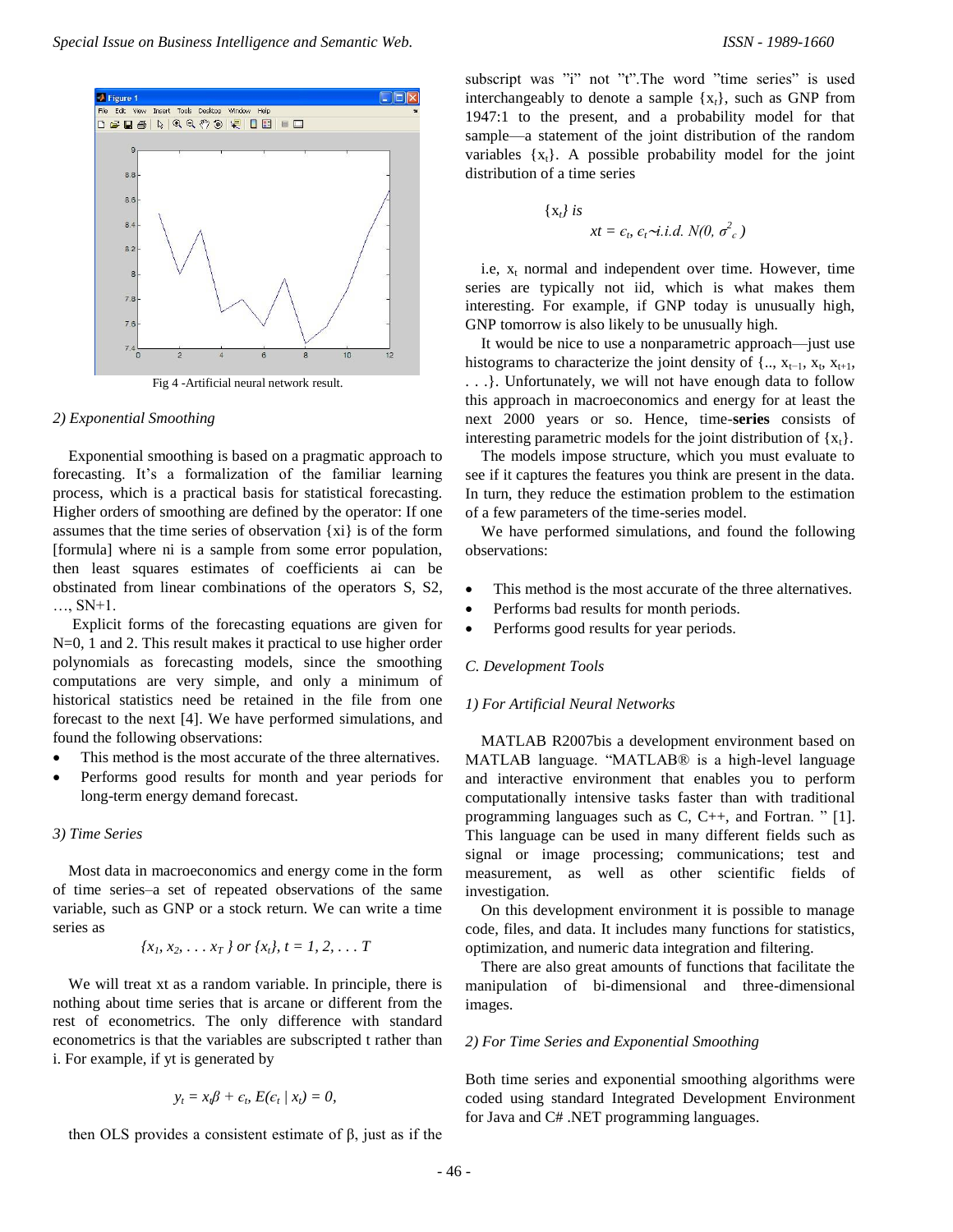## *D. Data*

From the beginning of the analysis (for the SPD subsystem) we decide to use the less variables as possible to perform the energy demand forecast. Finally we succeeded using:

- Electric energy consumed for Spain and its regions.
- Population data for the Spanish regions.

This data was extracted from the National Statistics Institute (INE) of Spain. [5]

IV. POWER STATIONS LOCATION SITES SYSTEM (SALCER SLE).

#### *A. Functionality*

This system will be responsible for establishing the optimum point to locate an energy power station construction, a place where you can obtain the highest production rate at the lowest cost. In order to do this we will consider such data as:

- Topological geographic study of the area and its surroundings.
- Legislative and politic details to find out where and under what conditions can the power stations be built.
- Meteorological data to establish the station's purpose.
- Infrastructure details: power supply, access to the area and materials transport.
- Details of the construction of the power station, maintenance, improvements and dismantled, insurance against accidents, environmental impact, and so on.

#### *B. Location techniques*

#### *1) Bayesian Networks*

A Bayesian network is a graphical model that encodes probabilistic relationships among variables of interest. When used in conjunction with statistical techniques, the graphical model has several advantages for data analysis. One, because the model encodes dependencies among all variables, it readily handles situations where some data entries are missing. Two, a Bayesian network can be used to learn causal relationships, and hence can be used to gain understanding about a problem domain and to predict the consequences of intervention. Three, because the model has both a causal and probabilistic semantics, it is an ideal representation for combining prior knowledge (which often comes in causal form) and data. Four, Bayesian statistical methods in conjunction with Bayesian networks offer an efficient and principled approach for avoiding the over fitting of data.

We designed two Bayesians networks for the two types of power stations included in this study. The input information is introduced into the Bayesian network by setting evidences on the input nodes. We decided to implement three evidence

#### levels for each input node.

Input nodes for the solar power station:

- Communications distance
- Distance to population
- Solar radiation indicator
- Rain gauge (pluviometer)
- Thermometer

Input nodes for the wind power station:

- Communications distance
- Distance to population
- Rain gauge (pluviometer)
- Airspeed indicator



Fig 5 – Solar Stations Bayesian Network.

The main goal we tried to achieve was to obtain a single rate from a set of parameters, to determine (in a zero to one scale) the best placements for a specific station type.

#### *2) Topographic analysis algorithm*

The topographic analysis is performed for 420 ha´s (hectare) areas, and according to the established site characteristics, its purpose is to cut out or select the polygon's emplacement in a specific area. To perform this topographic analysis we use the information in some kind of matrix shape, in which every numeric element represents average altitude of a  $625m<sup>2</sup>$  area. (Additional altitude information can be seen on *Data*.) The next step is to transform the altitude matrix, to end up with three categories: boundary, interior and non-selected. On the image (Fig 6) we can see the result of an altitude matrix transformation on which the darker areas represent the selected polygons for this territory.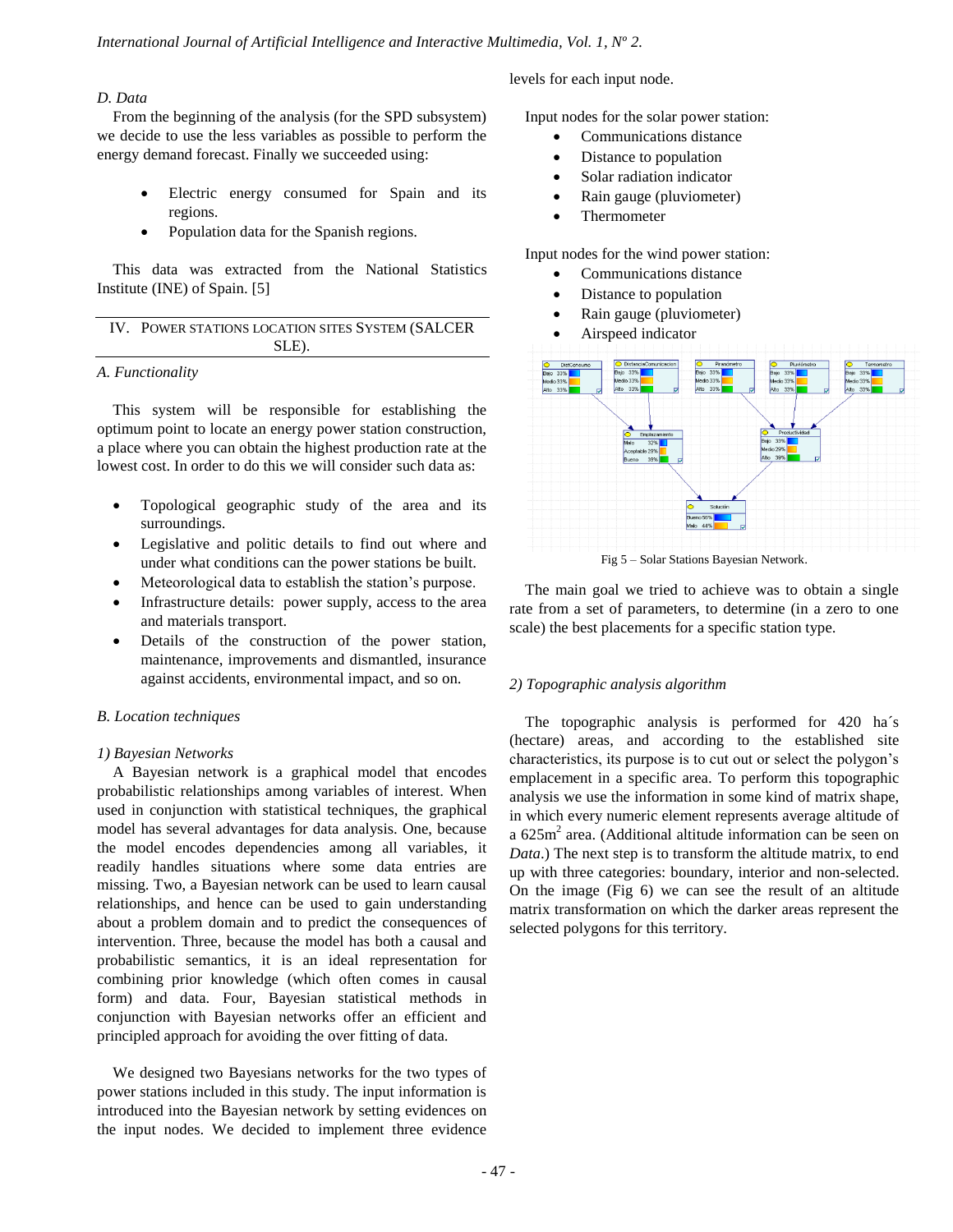

Fig 6 - Altitude Matrix transformation result

The next step is cutting out the polygons selected in the previous steps. To develop this algorithm we tried different types of programming styles to meet the characteristics the process should have: Computational efficient, errorless and accurate as possible.

Our first choice was an iterative algorithm to meet the computational efficiency requirement. This algorithm turned out to be rather efficient butrate errors were extremely high (over 40%) and could notperform the task correctly. Responsible for this problemwas the algorithm'serror resiliency. Then we tried a recursive algorithm based on backtracking techniques, this allowed us to obtain all possible solutions, so we could select the best one. To meet the computational efficiency requirement we decide to keep path (to cut out the polygon) length calculations in another matrix. Finally this algorithm satisfied our computational efficiency expectative and reduce error rate down lower than 5 percent.

On figures 7 and 8 we can see the positive results of the topographic analysis algorithm. Google maps was used to represent the information.



Fig 7 - Piece of land selectet by the topographic analysis algorithm. (represented on google maps)



Fig 8 - Piece of land selectet by the topographic analysis algorithm. (represented on google maps)

## *3) Site Characteristics*

Derived from a performed investigation study, we established the main characteristics a site should have to be eligible forbuilding a station.

For Solar stations:

- Area between60ha`s and 270ha`s
- Height difference: maximum 20 meters

For Wind power stations:

- Area between4ha`s to and 18ha`s
- Minimum altitude of 1200 meters (0.7456 miles)
- Height difference: maximum 60 meters

Finallywe established common useful characteristics, such as proximity to populations and communication infrastructures.

## *C. Development Tools*

#### *1) GENIE*

Genie (Graphical network interface) is a software tool developed at the University of Pittsburgh for Microsoft Windows and available free of charge at Genie. It is useful for decision analysis and for graphically representing the union of probability and networked occurrences [16]. Particularly, Genie can be used for the analysis of Bayesian networks, or directed acylic graphs (i.e. occurrences in a web of happenings are conditionally independent of each other). Bayesian networks or Dynamic Bayesian Networks (DBNs) are relevant to engineering controls because modelling a process using a DBN allows for the inclusion of noisy data and uncertainty measures; they can be effectively used to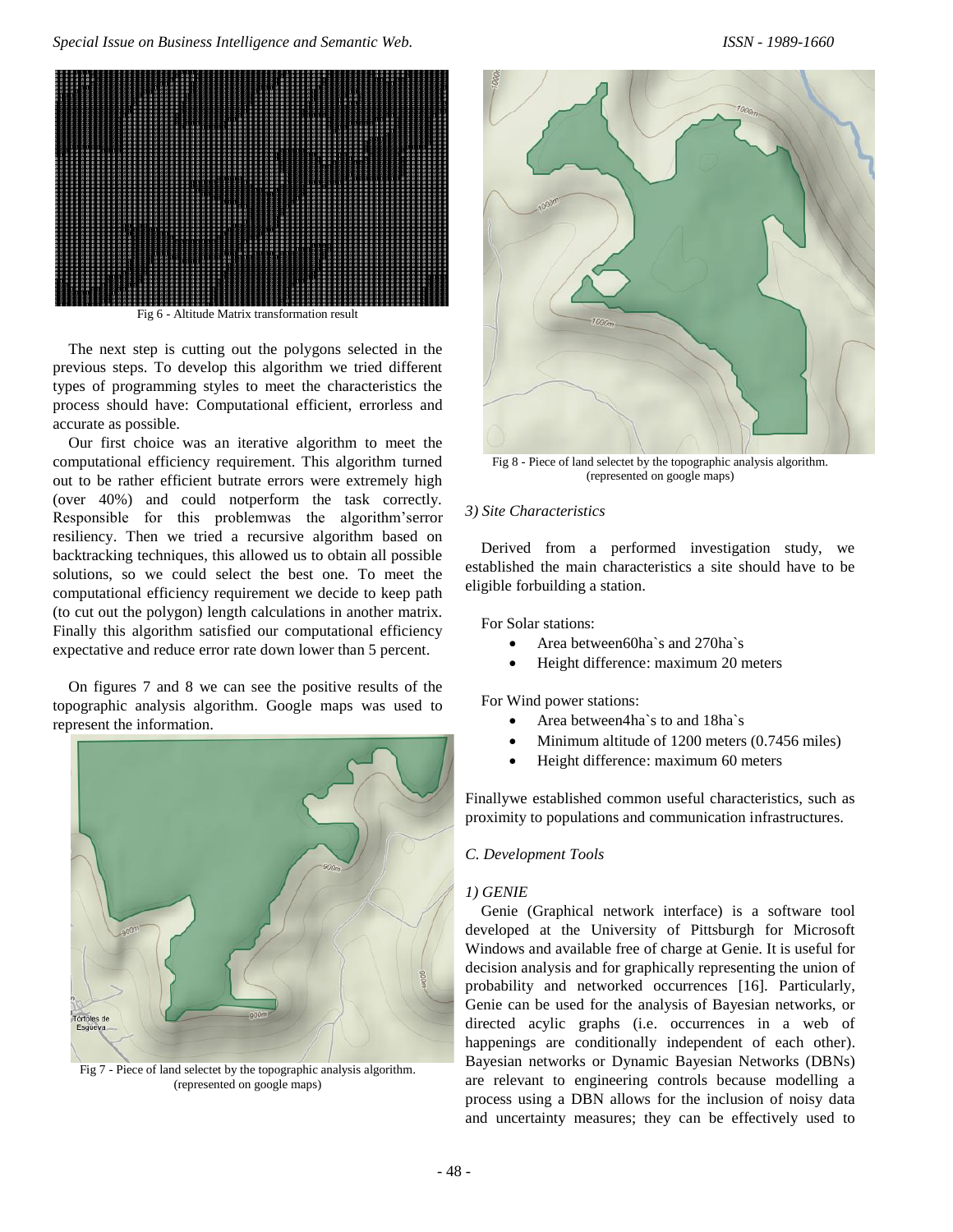predict the probabilities of related outcomes in a system. In Bayesian networks, the addition of more nodes and inferences greatly increases the complexity of the calculations involved and Genie allows for the analysis of these complicated systems. Additionally, the graphical interface facilitates visual understanding of the network.

2) Database engine implementing OGC (Open Geospatial Consortium) spatial specifications

We needed a good storage system for the great amount of data that we handle and an adequate tool to make geographic operations and calculations. This is possible using a database engine which implements the OGC spatial specifications. With these tools now we are capable of operations like the following:

- Within: tells us if a geometry instance is completely within another geometry instance.
- Intersects: tells us if a geometry instance intersects another geometry instance
- Envelope: tells us the minimum axis-aligned bounding rectangle of the instance.
- Area: tells us the total surface area of a geometry instance.
- Distance: tells us the shortest distance between a point in a geometry instance and a point in another geometry instance.

This specification allowsusing new data types in our relational database designs. Finally we decide to use geometry spatial data type but there are other types available like geography spatial data types.

# *D. Data*

1) Meteorological information: data use mainly by the Power stations location sites System (SLE subsystem) as an important input to the Bayesian networks. Extracted from the Spanish national statistics institute (INE). [5]

2) Electric Energy Information: Data used by the Demand Forecast System (SPD subsystem) for the forecast process using exponential smoothing. Extracted from the Spanish national statistics institute (INE). [5]

3)Population and town`s information: The Demand Forecast system needs population data to provide an energy demand forecast. Power stations location sites System (SLE subsystem) needs both population and town`s information, this data is used at the same time, so we can find out the population in a specific geographic point. We calculate what we call population index, we divide the area into concentric circles and multiply the population within these circles by a modifier and then we sum it all. We established the following values: 10Km, 30Km and 80Km (green, blue, orange) for the radius of the circles and 0.5, 0.3 and 0.2 (green blue, orange) for the population modifier applied for those areas. The population index is a very important input for the Bayesian

networks of the Power stations location sites System (SLE subsystem). Extracted from the Spanish national statistics institute (INE) [5] and from the Spanish national institute of geography (IGN, Ministerio de Fomento) [6].

4) Administrative limits, Hydrographic and communications infrastructure information: Data stored into our relational data model as geometry spatial data type used to make operations related to the Power stations location sites System (SLE subsystem), this operations determine (in some way) the eligibility of a placement, and for example the distance to the nearest motorway is an input to the Bayesian Network. Extracted from the Spanish national institute of geography (IGN, Ministerio de Fomento) [6].

#### V.ENERGY DECISION PLAN SYSTEM (SALCER SDPE)

This systemis responsible for the last step of the process; this system will collect the outputs of the other two (SALCER SPD and SLE) and perform the energetic action plan. This will be done with the forecastedenergy demand ofall the locations, taking into account profitability to decide whether it is worth it or not. The following data will be needed at this point:

- Countries Energy production.
- Long -term Energy Demand (SPD)
- Possible locations for specific power stations (SLE).
- Investment.
- Simulation Schema (eg Kyoto Treaty).
- Energy Imports.

#### *B. Workflow techniques*

#### *1) Engine Workflow*

Workflow engine is a [software](http://en.wikipedia.org/wiki/Software) application meant to manage and execute modeled computer processes. It is a key component in [workflow technology.](http://en.wikipedia.org/wiki/Workflow_technology) It will typically make use of a [database server.](http://en.wikipedia.org/wiki/Database_server)

The [workflow](http://en.wikipedia.org/wiki/Workflow) engine will interpret events such as documents submitted to the server or due dates expiring and act on these events according to the defined computer processes. The actions may be anything from saving the document in a [document management system](http://en.wikipedia.org/wiki/Document_management_system) to issuing new work by sending an e-mail to users or escalating overdue work items to management. In other words, one can say that a Workflow Engine facilitates the flow of information tasks and events or one can say that it is the heart of a workflow application.

This tool was discarded because of the disappointing results obtained. Following SALCER's instructions in order to determine an adequate emplacement (considering SPD's and SLE's outputs), workflow's engine had to generate a complex activity flow, which in the end did not show optimum results.